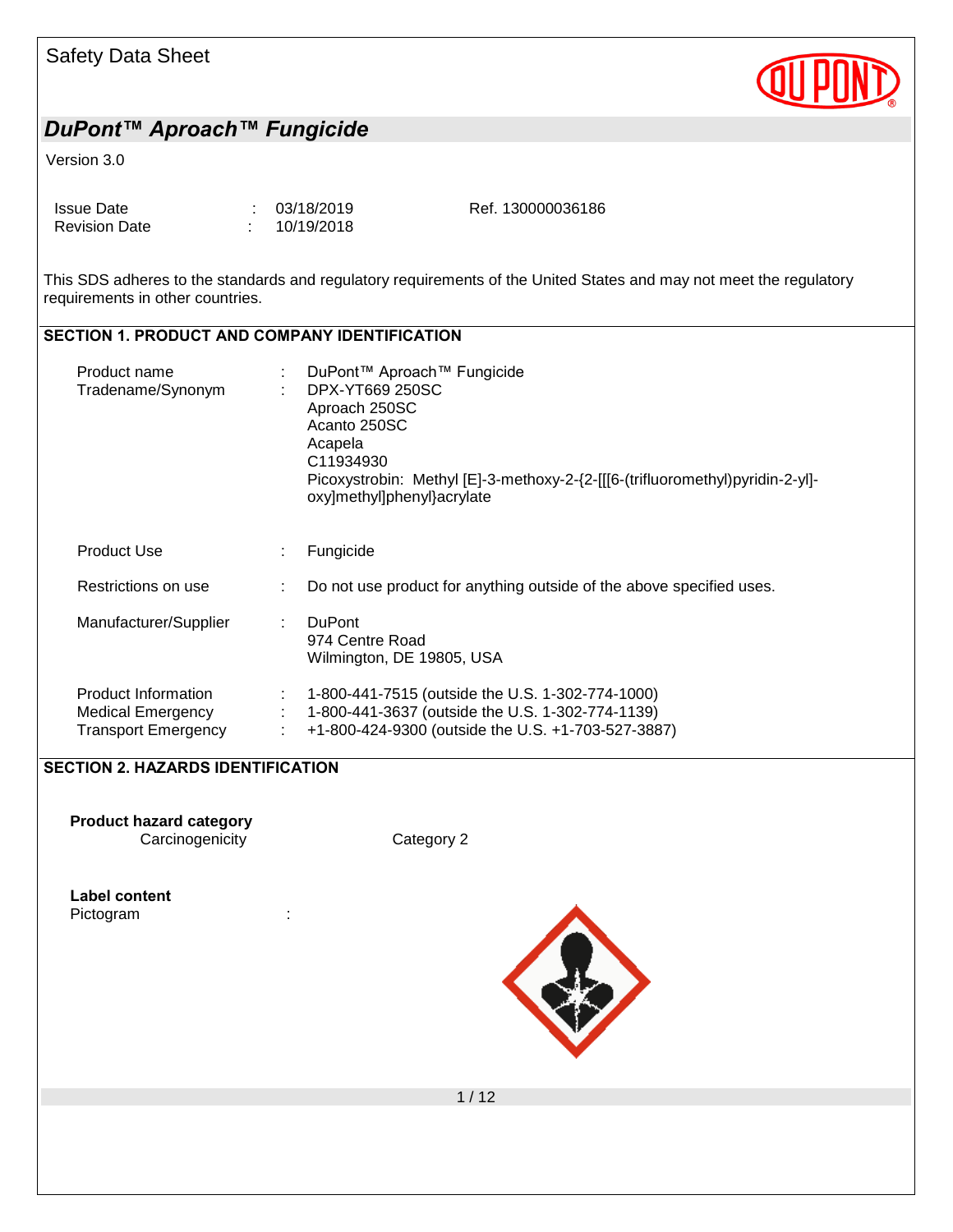

#### Version 3.0

| <b>Issue Date</b><br><b>Revision Date</b> | 03/18/2019<br>10/19/2018                                      | Ref. 130000036186                                                                                                                                                                                                                                            |
|-------------------------------------------|---------------------------------------------------------------|--------------------------------------------------------------------------------------------------------------------------------------------------------------------------------------------------------------------------------------------------------------|
| Signal word                               | : Warning                                                     |                                                                                                                                                                                                                                                              |
| Hazardous warnings                        | : Suspected of causing cancer.                                |                                                                                                                                                                                                                                                              |
|                                           |                                                               |                                                                                                                                                                                                                                                              |
| Hazardous prevention<br>measures          | : Obtain special instructions before use.<br>Store locked up. | Do not handle until all safety precautions have been read and understood.<br>Use personal protective equipment as required.<br>IF exposed or concerned: Get medical advice/attention.<br>Dispose of contents/ container to an approved waste disposal plant. |

#### **Other hazards**

Information presented in Section 2 conforms to the requirements of the Occupational Safety and Health Administration (OSHA) Hazard Communication Standard of 2012. See Section 15 for applicable information conforming to the requirements of the Federal Insecticide Fungicide and Rodenticide Act (FIFRA), as required by the US Environmental Protection Agency (EPA), or by state Regulatory Agencies.

#### SECTION 3. COMPOSITION/INFORMATION ON INGREDIENTS

| Component         | CAS-No.     | Concentration |
|-------------------|-------------|---------------|
| Picoxystrobin     | 117428-22-5 | 22.5 %        |
| Other Ingredients |             | 77.5 %        |

#### SECTION 4. FIRST AID MEASURES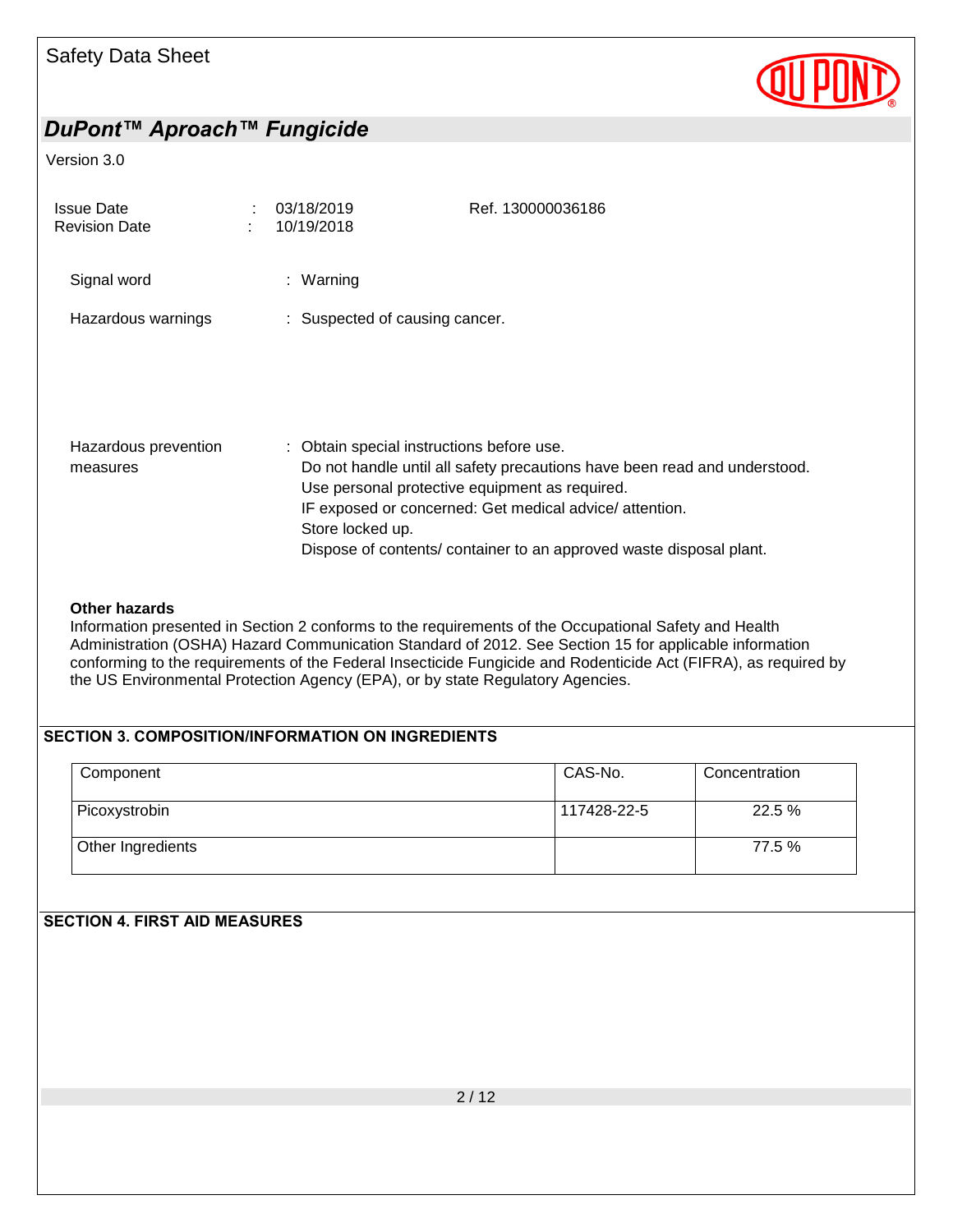# **QUIPOND**

# *DuPont™ Aproach™ Fungicide*

Version 3.0

| <b>Issue Date</b><br><b>Revision Date</b>                       | 03/18/2019<br>10/19/2018                                          | Ref. 130000036186                                                                                                                                                                                                                                                                                                                                                                                                                                                                                                                                                                                                                    |
|-----------------------------------------------------------------|-------------------------------------------------------------------|--------------------------------------------------------------------------------------------------------------------------------------------------------------------------------------------------------------------------------------------------------------------------------------------------------------------------------------------------------------------------------------------------------------------------------------------------------------------------------------------------------------------------------------------------------------------------------------------------------------------------------------|
| General advice                                                  | Regulatory Agencies.<br>center or doctor, or going for treatment. | : Information presented in Section 4 conforms to the requirements of the<br>Occupational Safety and Health Administration (OSHA) Hazard Communication<br>Standard of 2012. See Section 15 for applicable information conforming to the<br>requirements of the Federal Insecticide Fungicide and Rodenticide Act (FIFRA),<br>as required by the US Environmental Protection Agency (EPA), or by state<br>Have the product container or label with you when calling a poison control<br>For medical emergencies involving this product, call toll free 1-800-441-3637.<br>See Label for Additional Precautions and Directions for Use. |
| Inhalation                                                      | control center or doctor for treatment advice.                    | : Move to fresh air. If person is not breathing, call 911 or an ambulance, then<br>give artificial respiration, preferably mouth-to-mouth, if possible. Call a poison                                                                                                                                                                                                                                                                                                                                                                                                                                                                |
| Skin contact                                                    | treatment advice.                                                 | : Take off all contaminated clothing immediately. Rinse skin immediately with<br>plenty of water for 15-20 minutes. Call a poison control center or doctor for                                                                                                                                                                                                                                                                                                                                                                                                                                                                       |
| Eye contact                                                     |                                                                   | : Hold eye open and rinse slowly and gently with water for 15-20 minutes.<br>Remove contact lenses, if present, after the first 5 minutes, then continue<br>rinsing eye. Call a poison control center or doctor for treatment advice.                                                                                                                                                                                                                                                                                                                                                                                                |
| Ingestion                                                       | unconscious person.                                               | : Call a poison control center or doctor for treatment advice. Have person sip a<br>glass of water if able to swallow. DO NOT induce vomiting unless directed to do<br>so by a physician or poison control center. Do not give anything by mouth to an                                                                                                                                                                                                                                                                                                                                                                               |
| Most important<br>symptoms/effects, acute                       | : No applicable data available.                                   |                                                                                                                                                                                                                                                                                                                                                                                                                                                                                                                                                                                                                                      |
| and delayed<br>Protection of first-aiders<br>Notes to physician | No applicable data available.<br>No applicable data available.    |                                                                                                                                                                                                                                                                                                                                                                                                                                                                                                                                                                                                                                      |
| <b>SECTION 5. FIREFIGHTING MEASURES</b>                         |                                                                   |                                                                                                                                                                                                                                                                                                                                                                                                                                                                                                                                                                                                                                      |
| Suitable extinguishing media                                    |                                                                   | : Water spray, Foam, Dry chemical, Carbon dioxide (CO2)                                                                                                                                                                                                                                                                                                                                                                                                                                                                                                                                                                              |
| Unsuitable extinguishing<br>media                               | t.                                                                | High volume water jet, (contamination risk)                                                                                                                                                                                                                                                                                                                                                                                                                                                                                                                                                                                          |
| Specific hazards                                                | No applicable data available.                                     |                                                                                                                                                                                                                                                                                                                                                                                                                                                                                                                                                                                                                                      |
|                                                                 |                                                                   | 3/12                                                                                                                                                                                                                                                                                                                                                                                                                                                                                                                                                                                                                                 |
|                                                                 |                                                                   |                                                                                                                                                                                                                                                                                                                                                                                                                                                                                                                                                                                                                                      |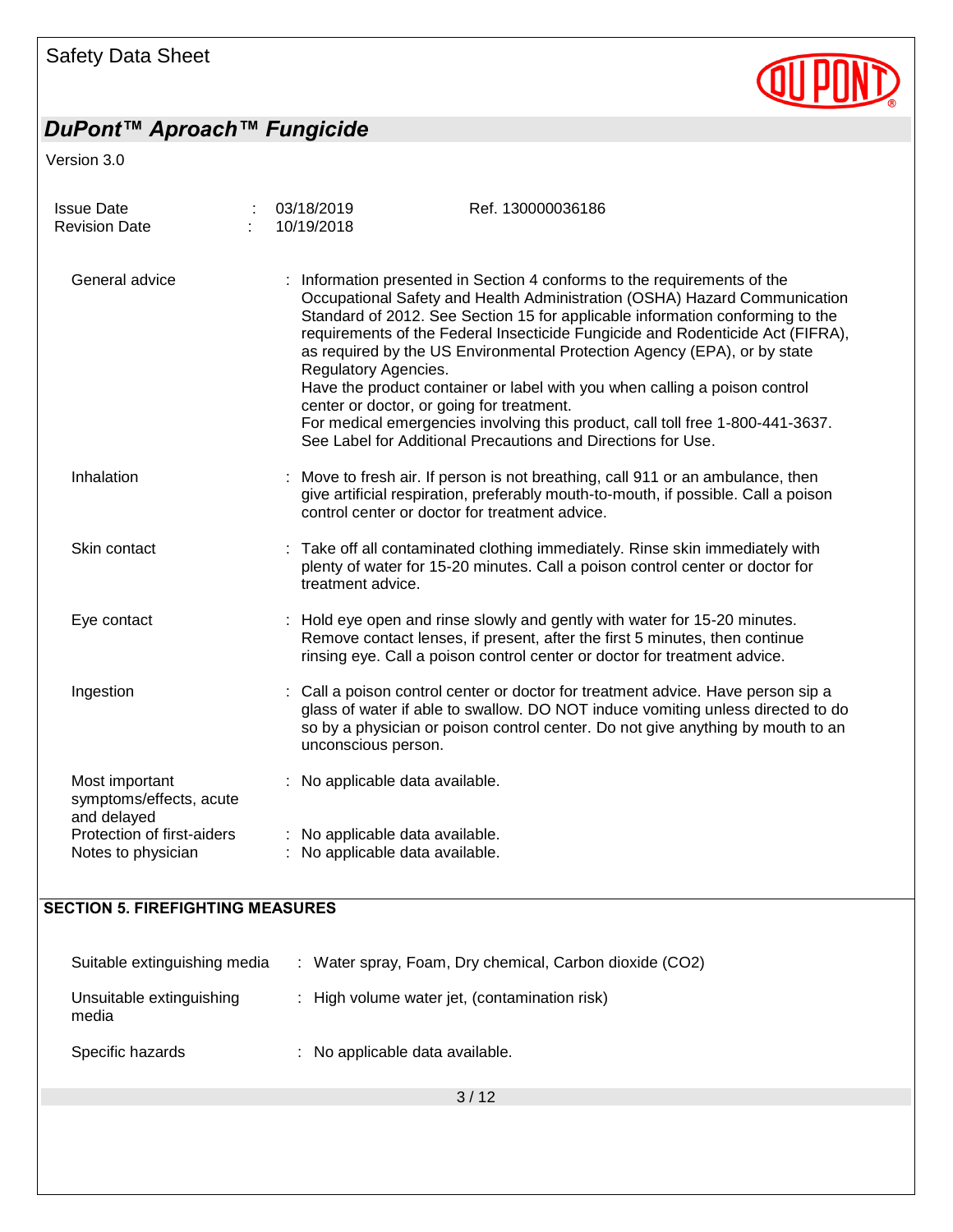

#### Version 3.0

| <b>Issue Date</b><br><b>Revision Date</b>        | 03/18/2019<br>10/19/2018 | Ref. 130000036186                                                                                                                                                                                    |
|--------------------------------------------------|--------------------------|------------------------------------------------------------------------------------------------------------------------------------------------------------------------------------------------------|
| Special protective equipment<br>for firefighters | protective equipment.    | : In the event of fire, wear self-contained breathing apparatus. Wear full                                                                                                                           |
| Further information                              |                          | (on small fires) If area is heavily exposed to fire and if conditions permit, let<br>fire burn itself out since water may increase the area contaminated. Cool<br>containers/tanks with water spray. |
| <b>SECTION 6. ACCIDENTAL RELEASE MEASURES</b>    |                          |                                                                                                                                                                                                      |
|                                                  |                          | NOTE: Review FIRE FIGHTING MEASURES and HANDLING (PERSONNEL) sections before proceeding with clean-up.<br>Use appropriate PERSONAL PROTECTIVE EQUIPMENT during clean-up.                             |
| Safeguards (Personnel)                           |                          | Evacuate personnel to safe areas. Keep people away from and upwind of<br>spill/leak. Ensure adequate ventilation. Use personal protective equipment.<br>Wear suitable protective equipment.          |
| Environmental precautions                        |                          | : Prevent material from entering sewers, waterways, or low areas.                                                                                                                                    |
| Spill Cleanup                                    |                          | Soak up with sawdust, sand, oil dry or other absorbent material. Dispose of in<br>an approved container.                                                                                             |
| <b>Accidental Release Measures</b>               |                          | Dispose of in accordance with local regulations.                                                                                                                                                     |
|                                                  |                          |                                                                                                                                                                                                      |
|                                                  |                          |                                                                                                                                                                                                      |
| <b>CECTION 7 HANDLING AND CTODAGE</b>            |                          |                                                                                                                                                                                                      |

#### SECTION 7. HANDLING AND STORAGE

| Handling (Personnel)            | : Wash hands thoroughly with soap and water after handling and before eating,<br>drinking, chewing gum, using tobacco, or using the toilet. Remove<br>clothing/PPE immediately if material gets inside. Wash thoroughly and put on<br>clean clothing. Remove personal protective equipment immediately after<br>handling this product. Wash the outside of gloves before removing. As soon<br>as possible, wash thoroughly and change into clean clothing. |
|---------------------------------|------------------------------------------------------------------------------------------------------------------------------------------------------------------------------------------------------------------------------------------------------------------------------------------------------------------------------------------------------------------------------------------------------------------------------------------------------------|
| Handling (Physical Aspects)     | : Keep away from heat and sources of ignition.                                                                                                                                                                                                                                                                                                                                                                                                             |
| Dust explosion class<br>Storage | : No applicable data available.<br>: Do not contaminate water, other pesticides, fertilizer, food or feed in storage.<br>Store in original container. Keep out of the reach of children.                                                                                                                                                                                                                                                                   |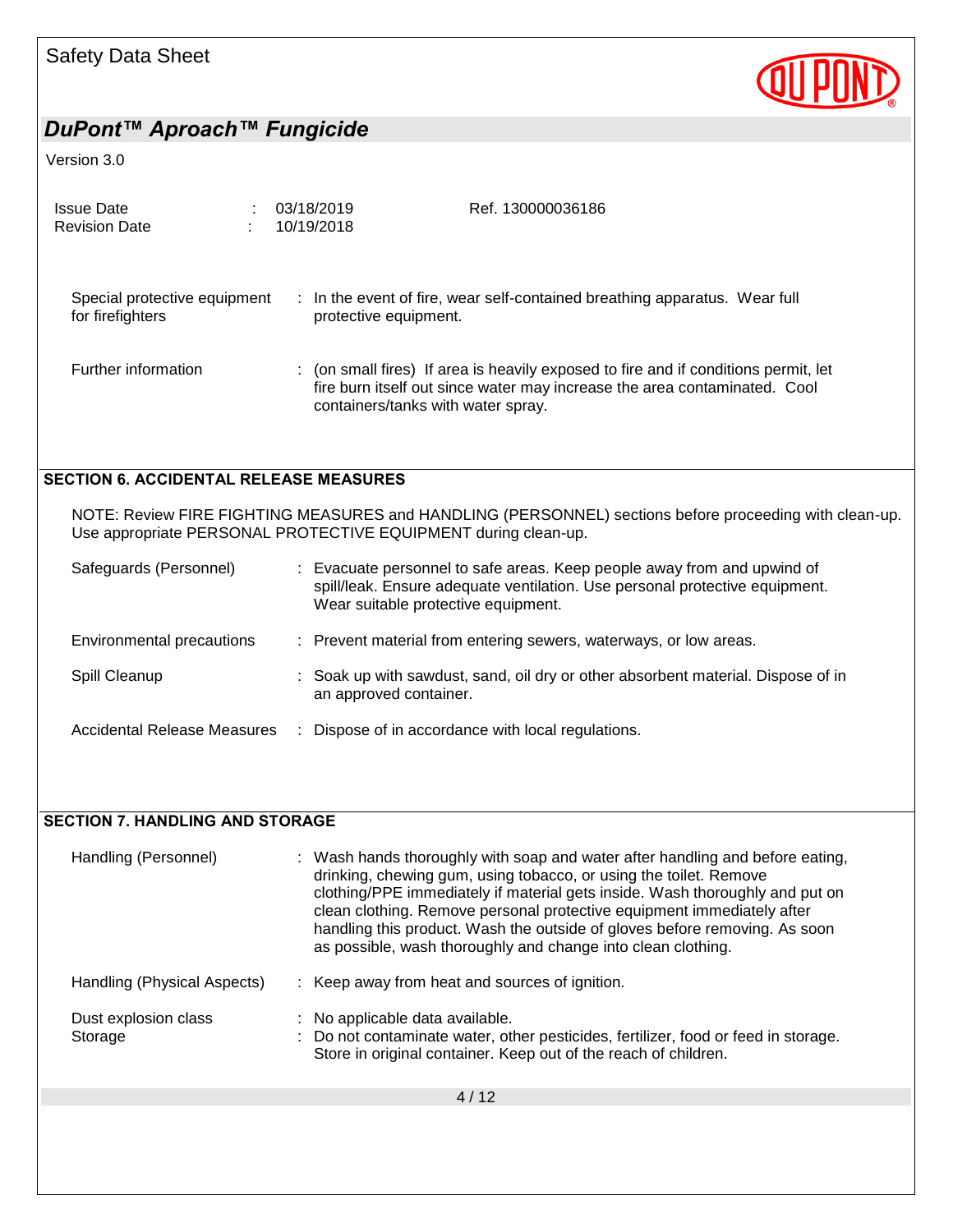

# *DuPont™ Aproach™ Fungicide* Version 3.0 Issue Date : 03/18/2019 Revision Date : 10/19/2018 Ref. 130000036186 Storage period : No applicable data available. Storage temperature : No applicable data available. SECTION 8. EXPOSURE CONTROLS/PERSONAL PROTECTION Engineering controls : Information presented in Section 8 conforms to the requirements of the Occupational Safety and Health Administration (OSHA) Hazard Communication Standard of 2012. See Section 15 for applicable information conforming to the requirements of the Federal Insecticide Fungicide and Rodenticide Act (FIFRA), as required by the US Environmental Protection Agency (EPA), or by state Regulatory Agencies. Ensure adequate ventilation, especially in confined areas. Personal protective equipment Respiratory protection : See skin and body protection Hand protection : Additional protection: See skin and body protection Eye protection : Wear protective eyewear to prevent contact with this substance. Skin and body protection : Mixers, loaders, applicators and other handlers must wear: Long sleeved shirt and long pants Shoes plus socks Chemical resistant gloves made of any waterproof material Personal protective equipment required for early entry: **Coveralls** Shoes plus socks Chemical resistant gloves made of any waterproof material Protective measures : Follow manufacturer's instructions for cleaning/maintaining PPE. If no such instructions for washables exist, use detergent and hot water. Keep and wash PPE separately from other laundry. Discard clothing and other absorbent materials that have been drenched or heavily contaminated with this product. Do not reuse them. Exposure Guidelines

Exposure Limit Values

This product does not contain any exposure limits that require disclosure according to OSHA Hazard Communication Standard 2012.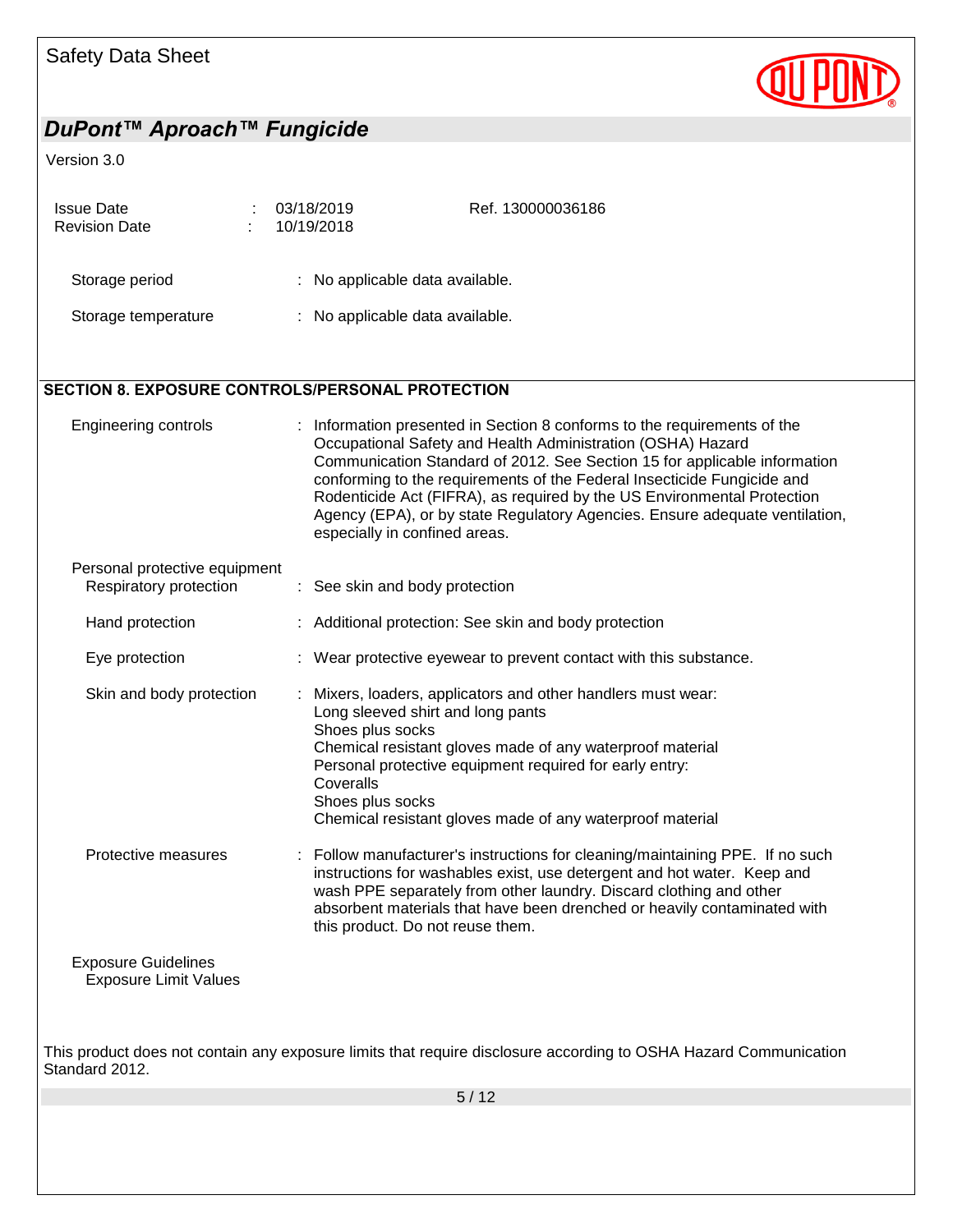# **QUPI**

# *DuPont™ Aproach™ Fungicide*

#### Version 3.0

| Issue Date           | : 03/18/2019 | Ref. 130000036186 |
|----------------------|--------------|-------------------|
| <b>Revision Date</b> | : 10/19/2018 |                   |

#### SECTION 9. PHYSICAL AND CHEMICAL PROPERTIES

| Appearance<br>Physical state<br>Form<br>Color | liquid<br>liquid<br>off-white                          |  |
|-----------------------------------------------|--------------------------------------------------------|--|
| Odor                                          | not significant                                        |  |
| Odor threshold                                | No applicable data available.                          |  |
| pH                                            | $6.1 - 8.4$                                            |  |
| Melting point/range                           | No applicable data available.                          |  |
| Boiling point/boiling range                   | ł,<br>Boiling point<br>Not available for this mixture. |  |
| Flash point                                   | does not flash<br>t.                                   |  |
| Evaporation rate                              | No applicable data available.                          |  |
| Flammability (solid, gas)                     | No applicable data available.<br>t.                    |  |
| Upper explosion limit                         | No applicable data available.<br>÷                     |  |
| Lower explosion limit                         | No applicable data available.<br>t.                    |  |
| Vapour Pressure                               | No applicable data available.<br>÷                     |  |
| Vapour density                                | t<br>No applicable data available.                     |  |
| Density                                       | t<br>1.11 g/cm3 at 21 $^{\circ}$ C (70 $^{\circ}$ F)   |  |
| Specific gravity (Relative<br>density)        | No applicable data available.<br>t                     |  |
| <b>Bulk density</b>                           | 8.9 - 9.5 lb/gal<br>÷                                  |  |
| Water solubility                              | miscible<br>÷                                          |  |
| Solubility(ies)                               | No applicable data available.<br>t                     |  |
| Partition coefficient: n-                     | No applicable data available.<br>t                     |  |
|                                               | 6/12                                                   |  |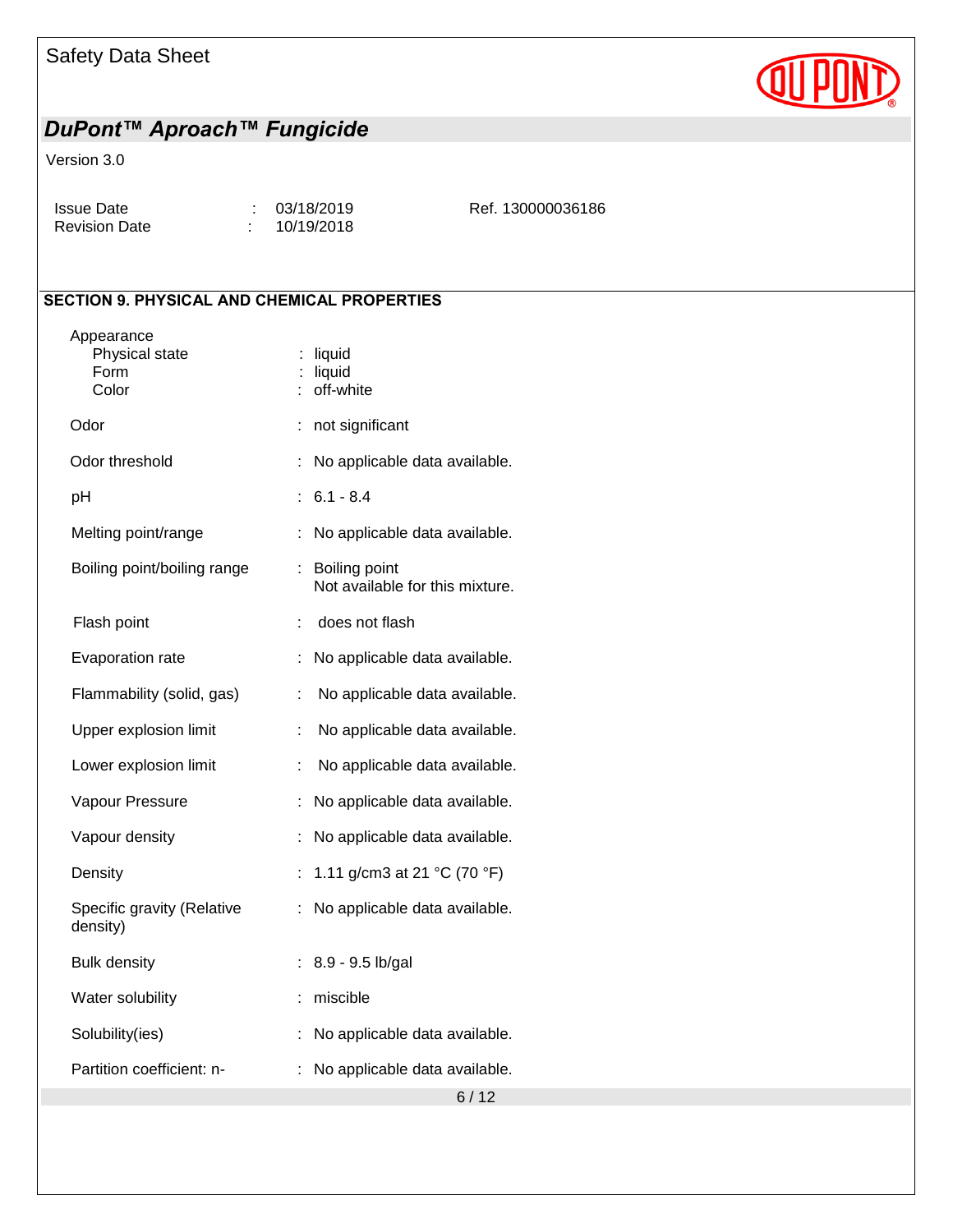

#### Version 3.0

| <b>Issue Date</b><br><b>Revision Date</b>   | 03/18/2019<br>10/19/2018 |                                          | Ref. 130000036186                                                    |
|---------------------------------------------|--------------------------|------------------------------------------|----------------------------------------------------------------------|
| octanol/water                               |                          |                                          |                                                                      |
| Auto-ignition temperature                   |                          | No applicable data available.            |                                                                      |
| Ignition temperature                        |                          | 460 °C                                   |                                                                      |
| Decomposition temperature                   |                          | No applicable data available.            |                                                                      |
| Viscosity, kinematic                        |                          | No applicable data available.            |                                                                      |
| Viscosity, dynamic                          |                          | : 80 mPa.s at 25 °C (77 °F)              |                                                                      |
| <b>Oxidizing Substance</b>                  |                          | : The product is not oxidizing.          |                                                                      |
|                                             |                          |                                          |                                                                      |
| <b>SECTION 10. STABILITY AND REACTIVITY</b> |                          |                                          |                                                                      |
| Reactivity<br>Chemical stability            |                          | No applicable data available.            | Stable at normal temperatures and storage conditions.                |
| Possibility of hazardous                    |                          | Hazardous polymerization will not occur. |                                                                      |
| reactions<br>Conditions to avoid            |                          | Temperature $\le$ -5 °C ( $\le$ 23 °F)   | To avoid thermal decomposition, do not overheat. Protect from frost. |
| Incompatible materials                      |                          | No materials to be especially mentioned. |                                                                      |
|                                             |                          |                                          |                                                                      |

SECTION 11. TOXICOLOGICAL INFORMATION

products

Hazardous decomposition : No applicable data available.

| DuPont <sup>™</sup> Aproach <sup>™</sup> Fungicide<br>Inhalation 4 h LC50 | $> 5.3$ mg/l, Rat<br>÷.                                                                          |
|---------------------------------------------------------------------------|--------------------------------------------------------------------------------------------------|
| Dermal LD50                                                               | $>$ 2,000 mg/kg, Rat                                                                             |
| Oral LD50                                                                 | 5,000 mg/kg, Rat                                                                                 |
| Skin irritation                                                           | No skin irritation, Rabbit<br>Minimal effects that do not meet the threshold for classification. |
| Eye irritation                                                            | No eye irritation, Rabbit<br>Minimal effects that do not meet the threshold for classification.  |
|                                                                           | 7/12                                                                                             |
|                                                                           |                                                                                                  |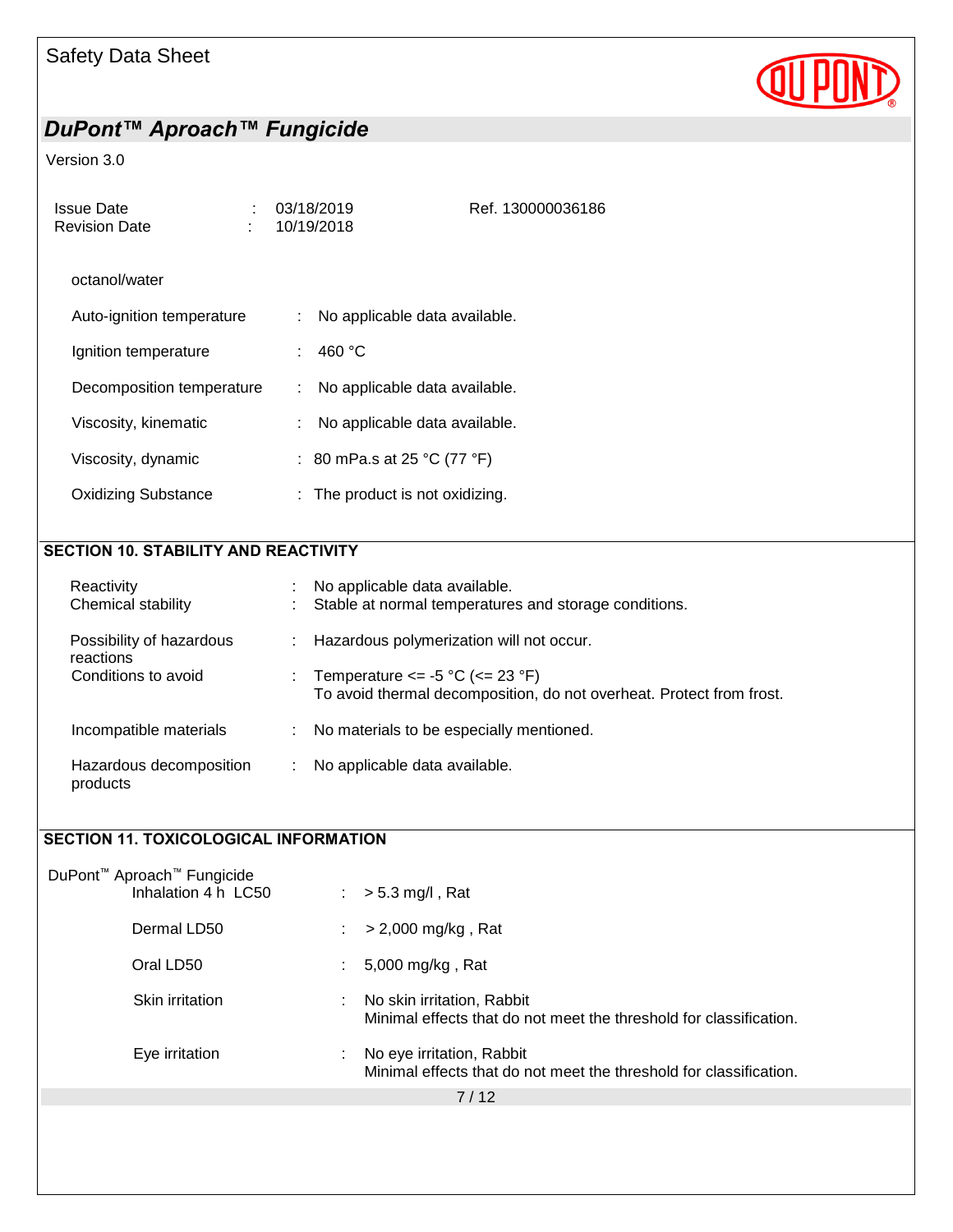

# *DuPont™ Aproach™ Fungicide*

Version 3.0

| <b>Issue Date</b><br><b>Revision Date</b> |                        | ÷ | 03/18/2019<br>10/19/2018 | Ref. 130000036186                                                                                                                                                                                                                                                                                                                                                                                                                |
|-------------------------------------------|------------------------|---|--------------------------|----------------------------------------------------------------------------------------------------------------------------------------------------------------------------------------------------------------------------------------------------------------------------------------------------------------------------------------------------------------------------------------------------------------------------------|
|                                           | Sensitisation          |   |                          | Did not cause sensitisation on laboratory animals., Guinea pig<br>Minimal effects that do not meet the threshold for classification.                                                                                                                                                                                                                                                                                             |
| Picoxystrobin                             | Further information    |   |                          | Information presented in this Section conforms to the requirements of<br>the Occupational Safety and Health Administration (OSHA) Hazard<br>Communication Standard of 2012. See Section 15 for applicable<br>information conforming to the requirements of the Federal Insecticide<br>Fungicide and Rodenticide Act (FIFRA), as required by the US<br>Environmental Protection Agency (EPA), or by state Regulatory<br>Agencies. |
|                                           | Repeated dose toxicity |   |                          | The following effects occurred at levels of exposure that significantly<br>exceed those expected under labeled usage conditions.                                                                                                                                                                                                                                                                                                 |
|                                           |                        |   |                          | Oral - feed<br>Mouse<br>- 28 d<br>No toxicologically significant effects were found.                                                                                                                                                                                                                                                                                                                                             |
|                                           |                        |   |                          | Dermal<br>Rat<br>$-28d$<br>No toxicologically significant effects were found.                                                                                                                                                                                                                                                                                                                                                    |
|                                           |                        |   |                          | Oral<br>Mouse<br>- 90 d<br>Reduced body weight gain, Increased liver weight                                                                                                                                                                                                                                                                                                                                                      |
|                                           |                        |   |                          | Oral - feed<br>Rat<br>- 90 d<br>Reduced body weight gain, Increased liver weight, No effect to<br>neurotoxicity.                                                                                                                                                                                                                                                                                                                 |
|                                           |                        |   |                          | Oral<br>Dog<br>$-1$ yr<br>Reduced body weight gain                                                                                                                                                                                                                                                                                                                                                                               |
|                                           |                        |   |                          | Oral<br>Mouse<br>- 18 Months                                                                                                                                                                                                                                                                                                                                                                                                     |
|                                           |                        |   |                          | 8/12                                                                                                                                                                                                                                                                                                                                                                                                                             |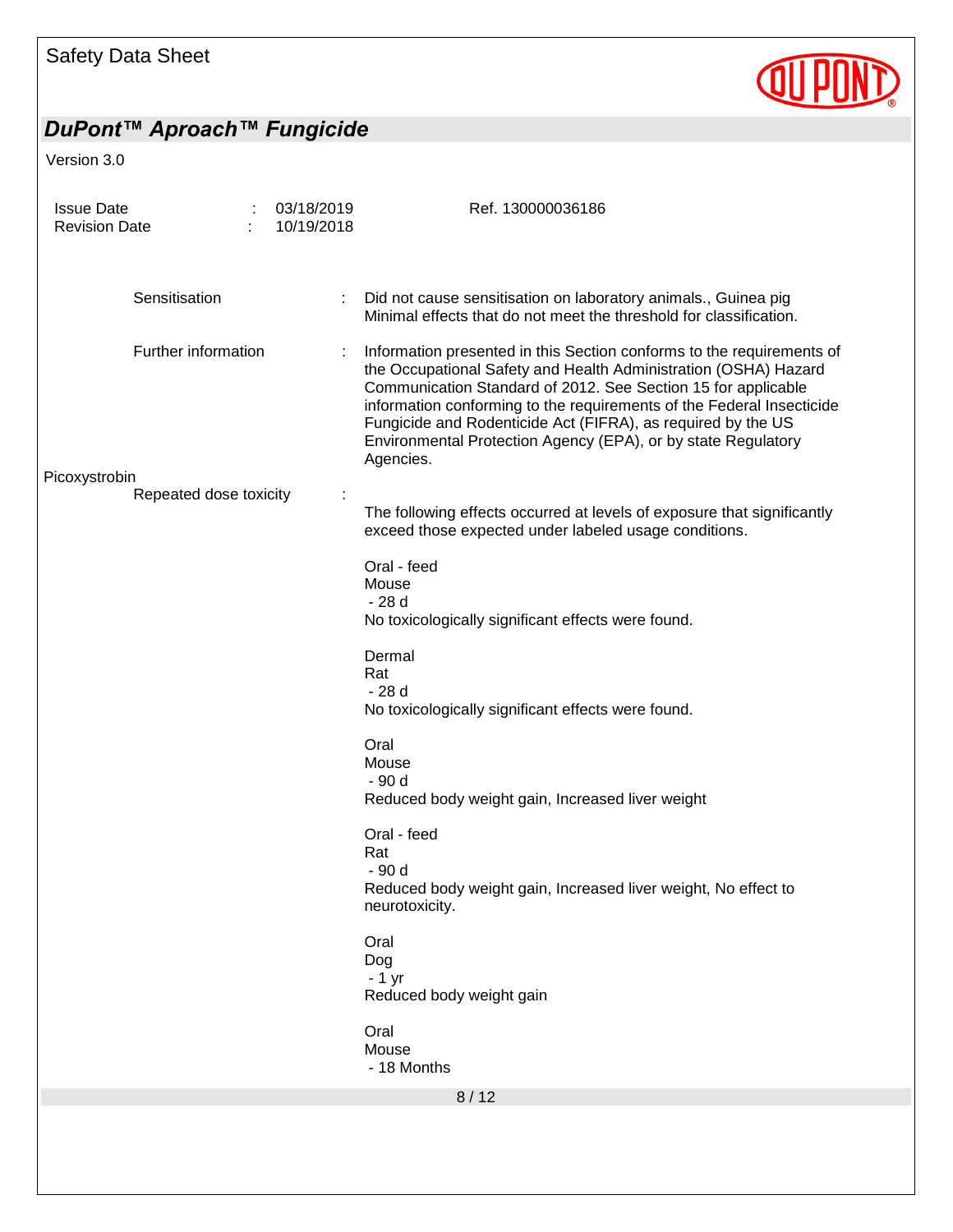

#### Version 3.0

| <b>Issue Date</b><br>03/18/2019<br><b>Revision Date</b><br>10/19/2018 |                       |   | Ref. 130000036186                                                                                                                                  |  |  |
|-----------------------------------------------------------------------|-----------------------|---|----------------------------------------------------------------------------------------------------------------------------------------------------|--|--|
|                                                                       |                       |   | Reduced body weight gain, Increased liver weight, Gastrointestinal<br>effects                                                                      |  |  |
|                                                                       | Carcinogenicity       |   | Limited evidence of carcinogenicity in animal studies<br>Tumors were observed in laboratory animals, yet are not considered<br>relevant to humans. |  |  |
| Mutagenicity                                                          |                       | ÷ | Weight of evidence does not support classification as a germ cell<br>mutagen.                                                                      |  |  |
|                                                                       | Reproductive toxicity |   | No toxicity to reproduction                                                                                                                        |  |  |
| Teratogenicity                                                        |                       |   | Animal testing showed no developmental toxicity.                                                                                                   |  |  |

#### **Carcinogenicity**

The carcinogenicity classifications for this product and/or its ingredients have been determined according to HazCom 2012, Appendix A.6. The classifications may differ from those listed in the National Toxicology Program (NTP) Report on Carcinogens (latest edition) or those found to be a potential carcinogen in the International Agency for Research on Cancer (IARC) Monographs (latest edition).

None of the components present in this material at concentrations equal to or greater than 0.1% are listed by IARC, NTP, or OSHA, as a carcinogen.

#### SECTION 12. ECOLOGICAL INFORMATION

| <b>Aquatic Toxicity</b><br>DuPont <sup>™</sup> Aproach <sup>™</sup> Fungicide |    |                                                                                                                                                                                  |  |
|-------------------------------------------------------------------------------|----|----------------------------------------------------------------------------------------------------------------------------------------------------------------------------------|--|
| 96 h LC50                                                                     |    | Oncorhynchus mykiss (rainbow trout) 0.24 mg/l                                                                                                                                    |  |
| 72 h ErC50                                                                    |    | Pseudokirchneriella subcapitata (green algae) 1.2 mg/l                                                                                                                           |  |
| 48 h EC50                                                                     |    | Daphnia magna (Water flea) 0.086 mg/l                                                                                                                                            |  |
| Picoxystrobin<br>21 <sub>d</sub>                                              | ÷. | NOEC Daphnia magna (Water flea) 0.008 mg/l                                                                                                                                       |  |
| <b>Environmental Fate</b>                                                     |    |                                                                                                                                                                                  |  |
| Picoxystrobin                                                                 |    |                                                                                                                                                                                  |  |
| <b>Bioaccumulation</b>                                                        |    | Does not bioaccumulate.                                                                                                                                                          |  |
| Additional ecological information                                             |    | Environmental Hazards: For Terrestrial Uses: Do not apply directly to<br>$\mathcal{L}^{\text{max}}$<br>water, or to areas where surface water is present, or to intertidal areas |  |
| 9/12                                                                          |    |                                                                                                                                                                                  |  |
|                                                                               |    |                                                                                                                                                                                  |  |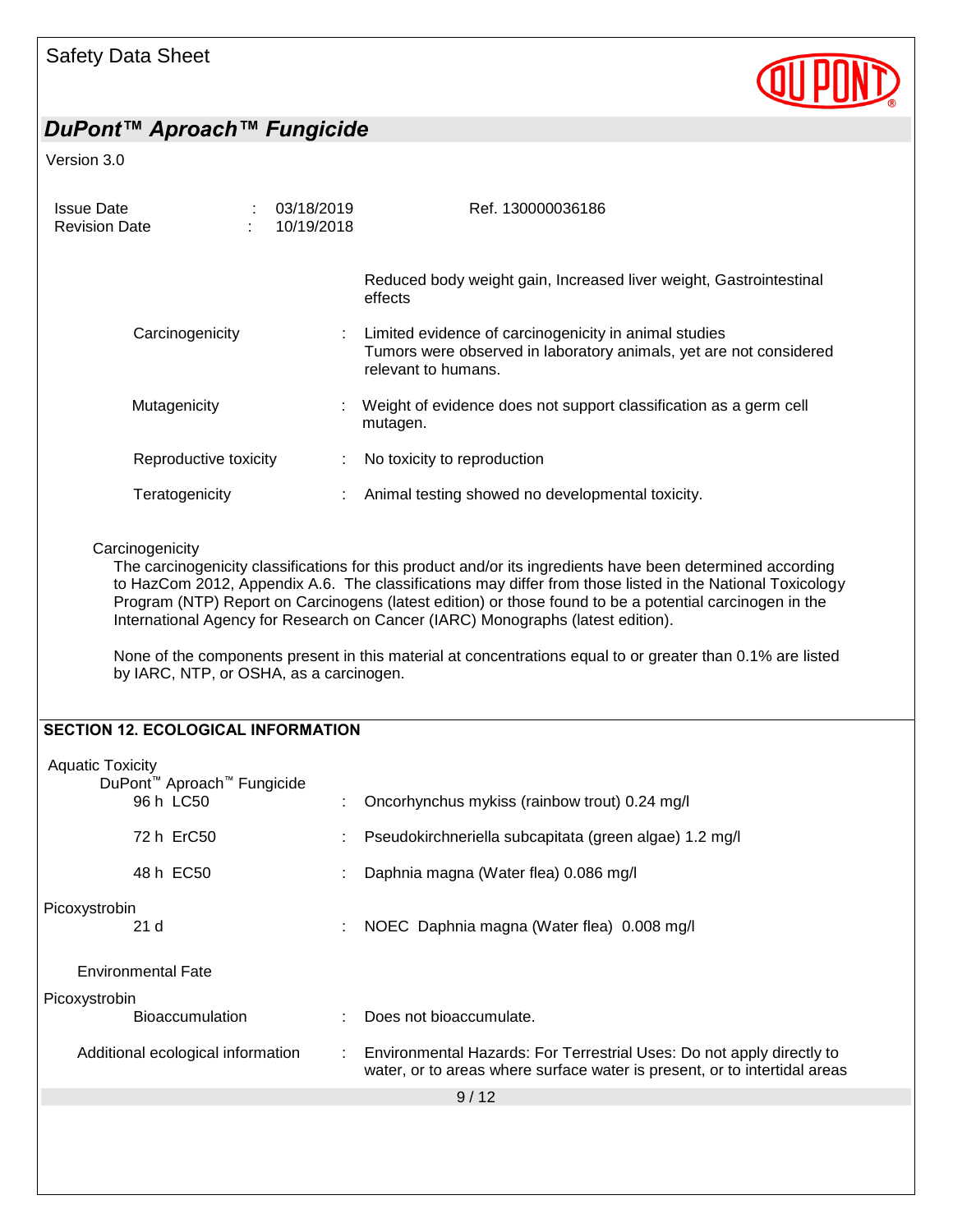| <b>Safety Data Sheet</b>                                |                                                                                                               |                                                                                                                                                                                                                                          |  |  |  |
|---------------------------------------------------------|---------------------------------------------------------------------------------------------------------------|------------------------------------------------------------------------------------------------------------------------------------------------------------------------------------------------------------------------------------------|--|--|--|
|                                                         | DuPont™ Aproach™ Fungicide                                                                                    |                                                                                                                                                                                                                                          |  |  |  |
| Version 3.0                                             |                                                                                                               |                                                                                                                                                                                                                                          |  |  |  |
| <b>Issue Date</b><br><b>Revision Date</b>               | 03/18/2019<br>10/19/2018                                                                                      | Ref. 130000036186                                                                                                                                                                                                                        |  |  |  |
|                                                         |                                                                                                               | below the mean high water mark. Do not contaminate water when<br>cleaning equipment or disposing of equipment washwaters or rinsate.                                                                                                     |  |  |  |
|                                                         | <b>SECTION 13. DISPOSAL CONSIDERATIONS</b>                                                                    |                                                                                                                                                                                                                                          |  |  |  |
| Waste disposal methods -<br>Product                     | ÷<br>disposal facility.                                                                                       | Do not contaminate water, food or feed by disposal. Wastes resulting from the<br>use of this product must be disposed of on site or at an approved waste                                                                                 |  |  |  |
| Waste disposal methods -<br>Container                   | or night.                                                                                                     | <b>Container Refilling and Disposal:</b><br>Refer to the product label for instructions.<br>Do not transport if this container is damaged or leaking.<br>In the event of a major spill, fire or other emergency, call 1-800-441-3637 day |  |  |  |
| Contaminated packaging<br>No applicable data available. |                                                                                                               |                                                                                                                                                                                                                                          |  |  |  |
|                                                         | <b>SECTION 14. TRANSPORT INFORMATION</b>                                                                      |                                                                                                                                                                                                                                          |  |  |  |
| IATA_C                                                  | UN number<br>Proper shipping name                                                                             | 3082<br>Environmentally hazardous substance, liquid, n.o.s.<br>(Picoxystrobin)                                                                                                                                                           |  |  |  |
| <b>IMDG</b>                                             | Class<br>Packing group<br>Labelling No.<br>UN number<br>Proper shipping name<br><b>Class</b><br>Packing group | 9<br>$\mathbf{III}$<br>9MI<br>: 3082<br>: ENVIRONMENTALLY HAZARDOUS SUBSTANCE,<br>LIQUID, N.O.S. (Picoxystrobin)<br>9<br>: III                                                                                                           |  |  |  |
|                                                         | Labelling No.<br>Marine pollutant                                                                             | :9<br>: yes (Picoxystrobin)                                                                                                                                                                                                              |  |  |  |
|                                                         |                                                                                                               |                                                                                                                                                                                                                                          |  |  |  |
|                                                         | Not regulated as a hazardous material by DOT.                                                                 | 10/12                                                                                                                                                                                                                                    |  |  |  |
|                                                         |                                                                                                               |                                                                                                                                                                                                                                          |  |  |  |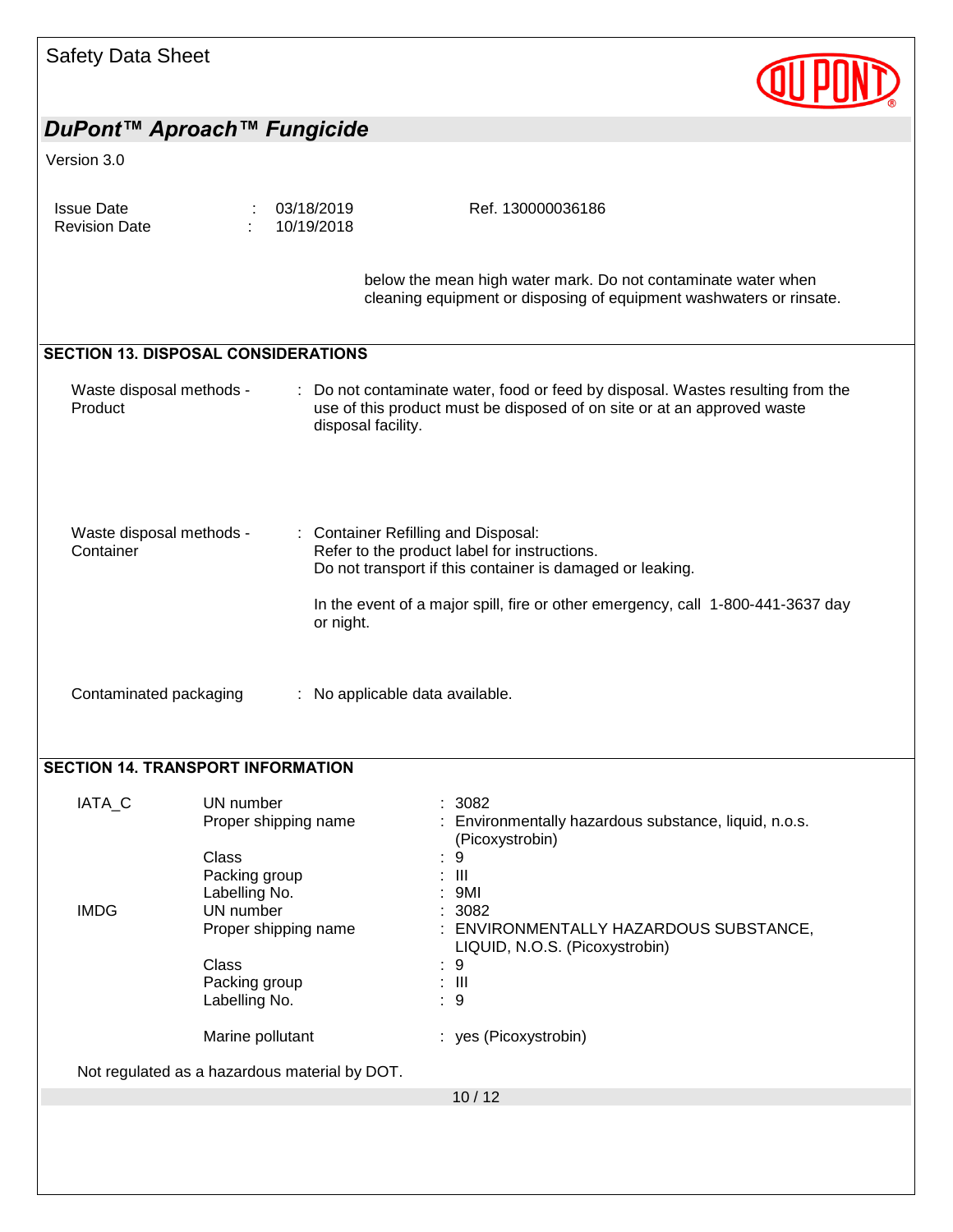

# *DuPont™ Aproach™ Fungicide*

#### Version 3.0

| <b>Issue Date</b>    | : 03/18/2019 |
|----------------------|--------------|
| <b>Revision Date</b> | 10/19/2018   |

Ref. 130000036186

#### SECTION 15. REGULATORY INFORMATION

| Other regulations                         | : This Safety Data Sheet is for a pesticide product registered by the US<br>Environmental Protection Agency (USEPA) and various state regulatory<br>agencies, and is therefore also subject to certain requirements under US and<br>state pesticide laws, including the Federal Insecticide Fungicide and<br>Rodenticide Act (FIFRA). These requirements differ from the classification<br>criteria and hazard information required by OSHA for safety data sheets, and<br>for workplace labels of non-pesticide chemicals. The following is information<br>determined by USEPA, and various states. |
|-------------------------------------------|------------------------------------------------------------------------------------------------------------------------------------------------------------------------------------------------------------------------------------------------------------------------------------------------------------------------------------------------------------------------------------------------------------------------------------------------------------------------------------------------------------------------------------------------------------------------------------------------------|
|                                           | Caution Causes moderate eye irritation. Harmful if swallowed. Harmful if<br>absorbed through skin. Avoid contact with skin, eyes and clothing. Wash<br>hands thoroughly with soap and water after handling and before eating,<br>drinking, chewing gum, using tobacco, or using the toilet. Remove and wash<br>contaminated clothing before re-use.                                                                                                                                                                                                                                                  |
| SARA 311/312 Hazard<br>classification     | Carcinogenicity                                                                                                                                                                                                                                                                                                                                                                                                                                                                                                                                                                                      |
| SARA 313 Regulated<br>Chemical(s)         | This material does not contain any chemical components with known CAS<br>numbers that exceed the threshold (De Minimis) reporting levels established<br>by SARA Title III, Section 313.                                                                                                                                                                                                                                                                                                                                                                                                              |
| PA Right to Know<br>Regulated Chemical(s) | : Substances on the Pennsylvania Hazardous Substances List present at a<br>concentration of 1% or more (0.01% for Special Hazardous Substances):<br>Propane-1,2-diol, Sodium sulphate, Butanone                                                                                                                                                                                                                                                                                                                                                                                                      |
| EPA Reg. No.                              | $: 352 - 840$<br>In the United States this product is regulated by the US Environmental<br>Protection Agency (EPA) under the Federal Insecticide, Fungicide and<br>Rodenticide Act (FIFRA). It is a violation of Federal law to use this product in<br>a manner inconsistent with its labeling. Read and follow all label directions.<br>This product is excluded from listing requirements under EPA/TSCA.                                                                                                                                                                                          |
| California Prop. 65                       | : This product can expose you to substances including Quartz, which is/are<br>known to the State of California to cause cancer. For more information go to<br>www.P65Warnings.ca.gov.                                                                                                                                                                                                                                                                                                                                                                                                                |
|                                           |                                                                                                                                                                                                                                                                                                                                                                                                                                                                                                                                                                                                      |